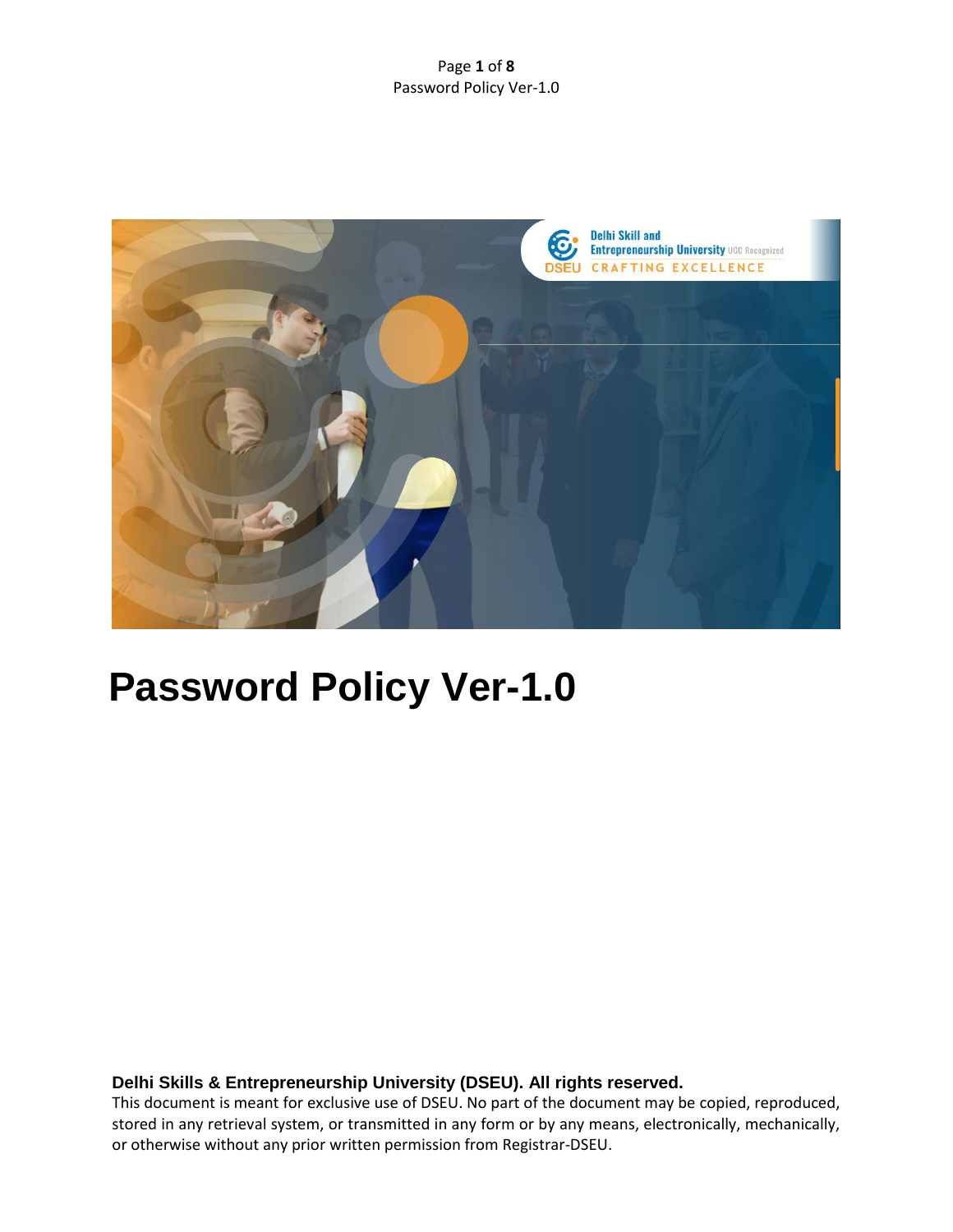#### Page **2** of **8** Password Policy Ver-1.0

# **Release Control**

| <b>Release Date</b> | <b>Version</b>   | <b>Details</b>                  | <b>Released</b>                                             | Approved by:                   |
|---------------------|------------------|---------------------------------|-------------------------------------------------------------|--------------------------------|
|                     | No:              |                                 | by:                                                         |                                |
| October 19, 2021    | V <sub>0.1</sub> | Pre-release, the purpose of     | Mr. Joyjit Roy Ghatak<br>Choudhury,<br>Consultant (IT)-DSEU |                                |
|                     |                  | pre-release is to inform all    |                                                             |                                |
|                     |                  | stake holders about the         |                                                             |                                |
|                     |                  | issuance of this policy and     |                                                             |                                |
|                     |                  | also to give advance intimation | Mr. Prasun Kumar                                            |                                |
|                     |                  | to the assured departments to   |                                                             | Assistant Registrar(IT) - DSEU |
|                     |                  | get prepared.                   |                                                             |                                |
| November 17,        | $V$ 1.0          | First release                   | Mr. Ashwani                                                 | Dr. Neharika                   |
| 2021                |                  |                                 | Kansal,                                                     | Vohra,                         |
|                     |                  |                                 | Registrar-                                                  | <b>Vice Chancellor</b>         |
|                     |                  |                                 | <b>DSEU</b>                                                 | -DSEU                          |

# **Policy Owner**

| Department:    | <b>Represented by:</b> | <b>Date</b>          |
|----------------|------------------------|----------------------|
| Registrar-DSEU | Mr.<br>Ashwani Kansal  | 2021<br>November 17. |

## **Policy assured by:**

| Department:               | <b>Represented by:</b>          | <b>Applicable to</b> | Date              |
|---------------------------|---------------------------------|----------------------|-------------------|
| Information<br>Technology | Assistant Registrar -<br>. DSEU | All users            | November 17, 2021 |

## **Delhi Skills & Entrepreneurship University (DSEU). All rights reserved.**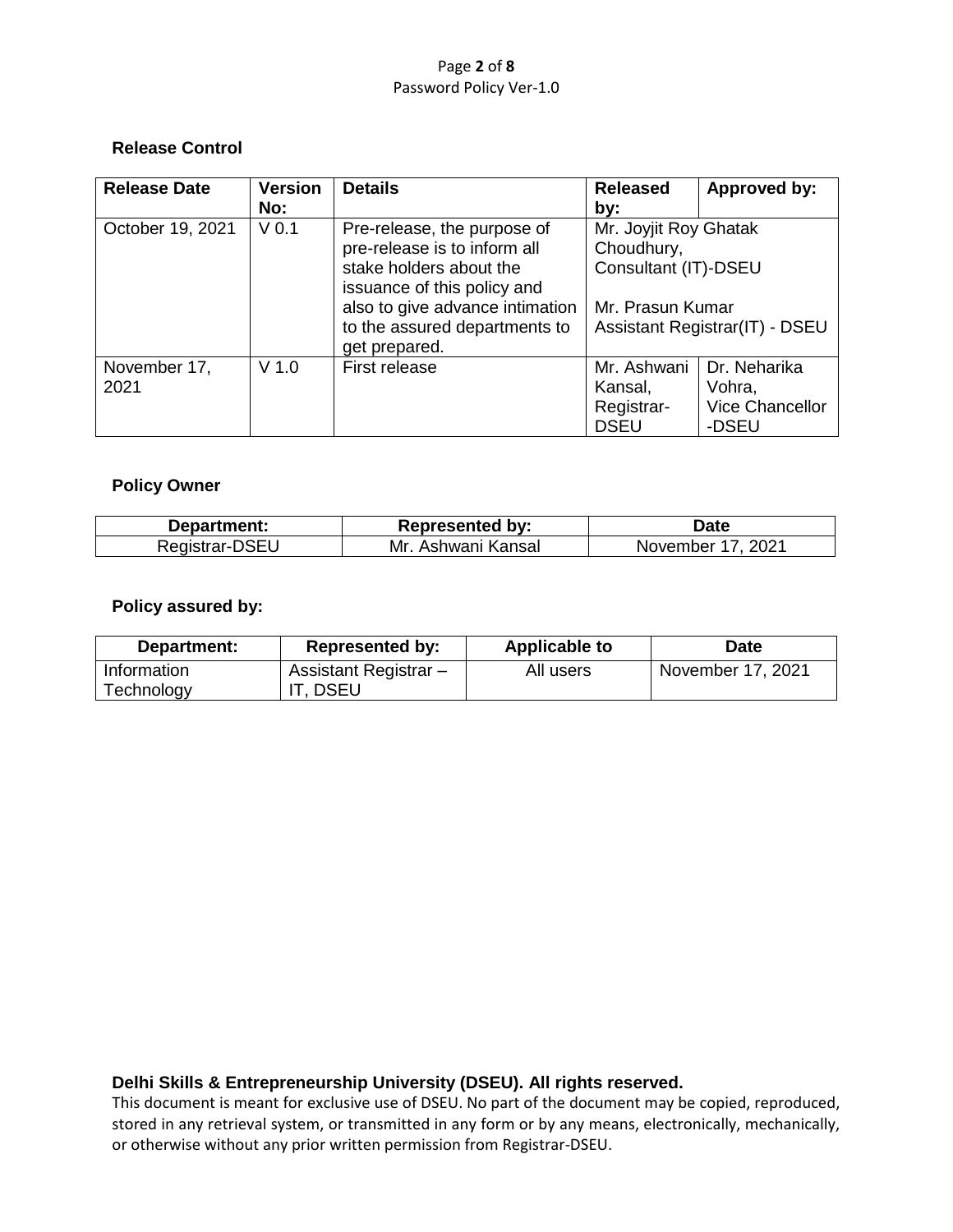#### Page **3** of **8** Password Policy Ver-1.0

#### **Table of Contents**

| <b>1. OBJECTIVE</b>                                                                          | 4              |
|----------------------------------------------------------------------------------------------|----------------|
| 2. SCOPE                                                                                     | 4              |
| <b>3. USER RIGHTS AND RESPONSIBILITIES</b>                                                   | 4              |
| <b>4. POLICY DETAILS</b>                                                                     | 6              |
| <b>4.1. GENERAL INFORMATION</b>                                                              | 6              |
| <b>4.2. CHANGING PASSWORD</b>                                                                | 7              |
| <b>4.3. PASSWORD USE</b>                                                                     | $\overline{7}$ |
| <b>4.4. ACCOUNT LOCKOUT</b>                                                                  | 7              |
| 4.5. ADHERENCE WITH CENTRAL, STATE, LOCAL, CYBER AND<br><b>APPLICABLE INTERNATIONAL LAWS</b> | $\overline{7}$ |
| <b>4.6. ENFORCEMENT AND COMPLIANCE</b>                                                       | 8              |

# **1. OBJECTIVE**

# **Delhi Skills & Entrepreneurship University (DSEU). All rights reserved.**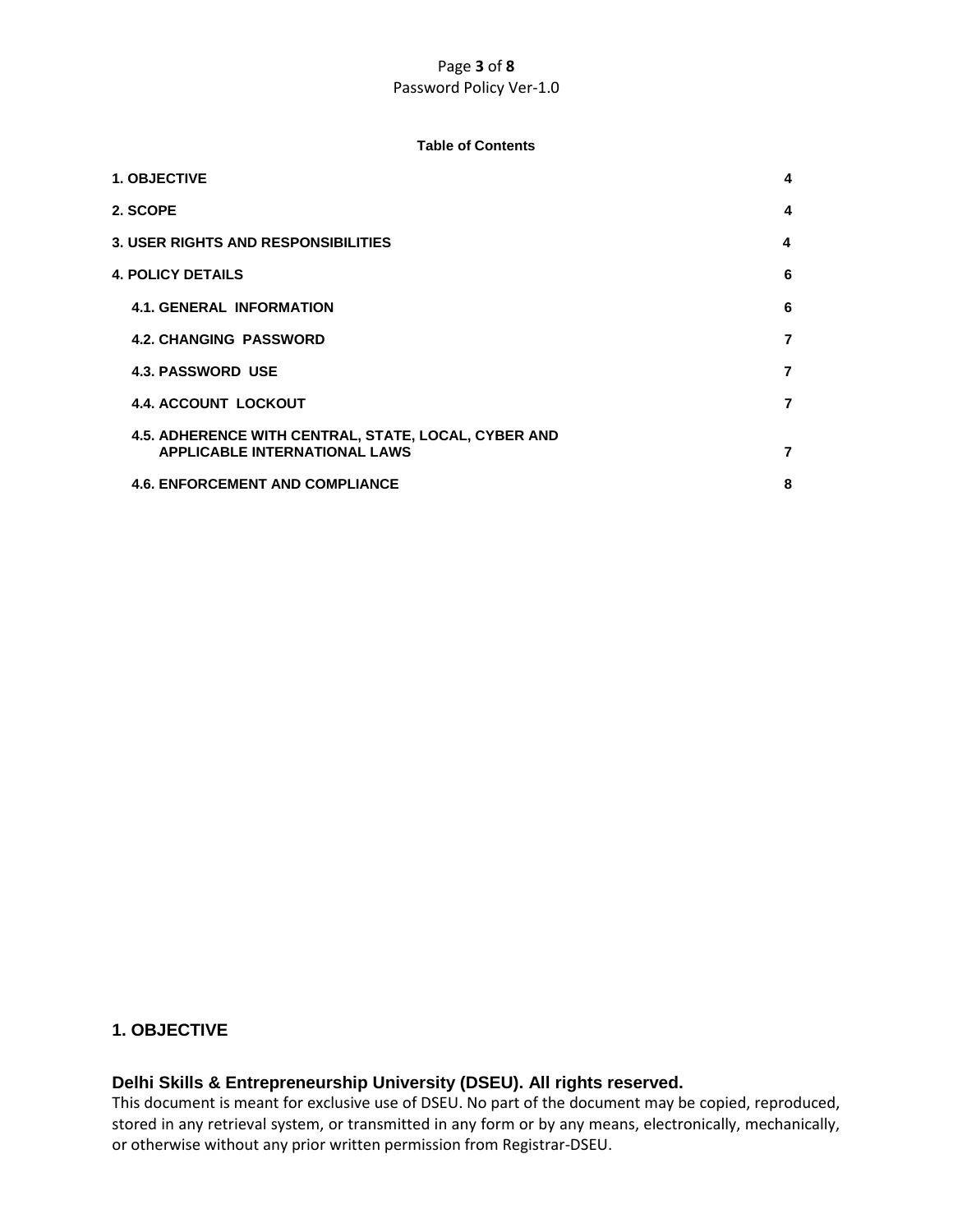#### Page **4** of **8** Password Policy Ver-1.0

The purpose of this document is to provide a set of minimum security standards governing the use of passwords for Delhi Skill & Entrepreneurship University (DSEU) information technology systems to ensure that passwords used to access computer resources are selected and updated in line with best proactive security standards.

This document is intended to offer minimum standards for system and application administrators and developers. All parties are encouraged to apply more stringent controls than those outlined below in accordance with the security needs of the system and the information being stored or accessed. Regulatory, compliance, or grant requirements supersede any standards defined below.

Users must take all necessary steps to protect and maintain the security of any equipment, software, data, storage area and/or passwords allocated for their use. This policy dictates the minimum that a user must do to conform to this requirement when selecting and updating a password.

Password policies are used to mitigate possible attacks against the University IT infrastructure and the data held upon it. Use of long, complex passwords helps to mitigate attacks that attempt to guess passwords, and regular password changes to mitigate long term exploitation of any disclosed or discovered passwords.

Passwords are a critical aspect of computer security forming the front line of protection for user accounts. A poorly chosen password can result in the compromise of DSEU's entire network.

As such, all DSEU students and employees (including contractors and vendors with access to DSEU systems) are responsible for taking the appropriate steps, as outlined below, to select and secure their passwords.

# **2. SCOPE**

The scope of this policy includes all users who have or are responsible for an account (or any form of access that supports or requires a password) on any system that resides at any DSEU facility, has access to the DSEU network, or stores any non-public DSEU information. External parties that provide information processing services to the University

The policy will be communicated to users and relevant external parties.

# **3. USER RIGHTS AND RESPONSIBILITIES**

Individuals are responsible for keeping passwords secure and confidential. As such, the following principles must be adhered to for creating and safeguarding passwords:

- E-mail passwords must be changed immediately upon issuance for the first-use. Initial passwords must be securely transmitted to the individual.

## **Delhi Skills & Entrepreneurship University (DSEU). All rights reserved.**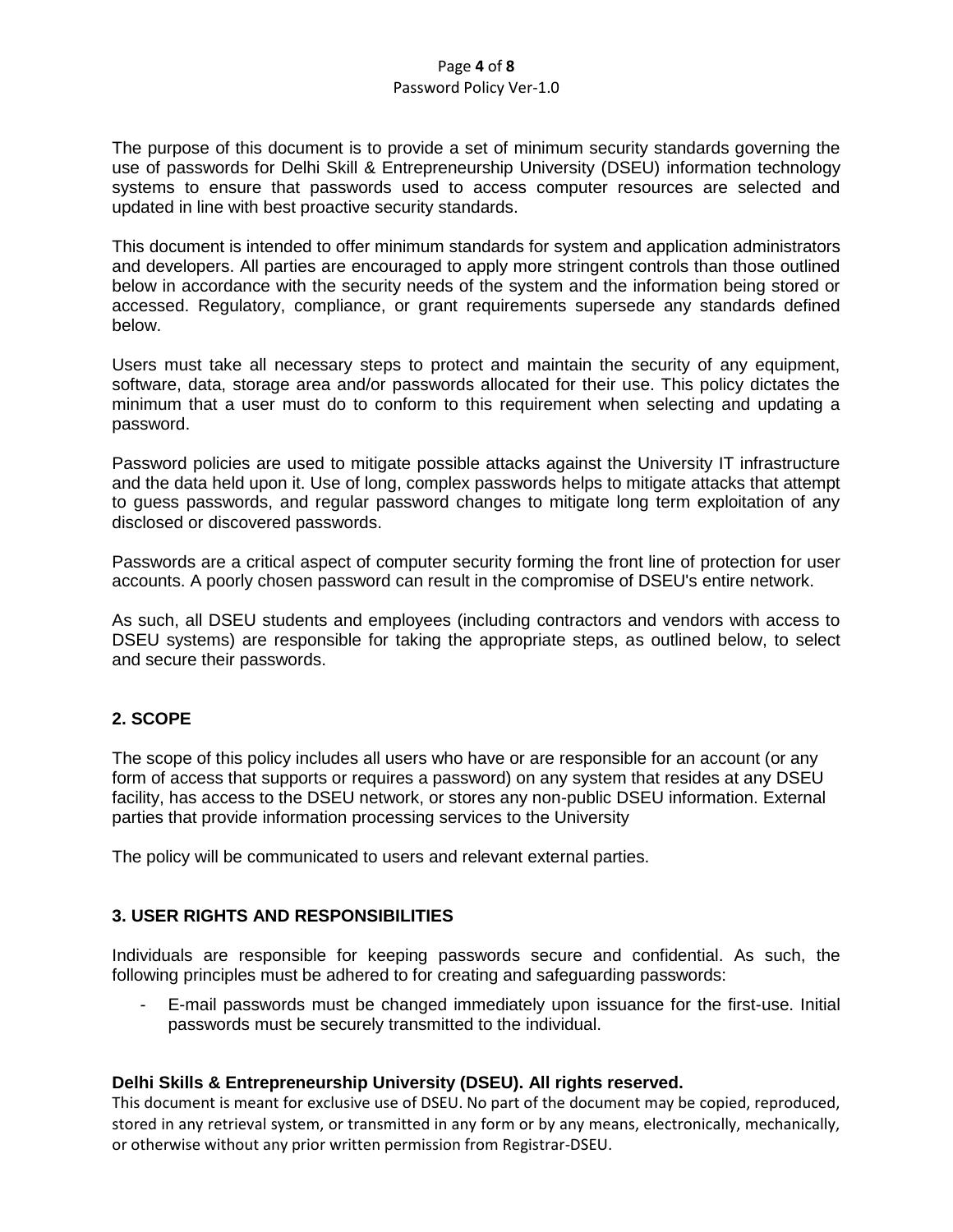#### Page **5** of **8** Password Policy Ver-1.0

- Passwords must never be shared with another individual for any reason or in any manner not consistent with this policy. A shared or compromised password must be reported to IT security incident
- Users including Employees / Visiting Faculty / Contracts / Interns / Students, must never ask anyone else for their password. If you are asked to provide your password to an individual or sign into a system and provide access to someone else under your login, you are obligated to report this to the Privacy Office or IT Security by e-mail to [abuseinfo@dseu.ac.in](mailto:abuseinfo@dseu.ac.in)
- Passwords must never be written down and left in a location easily accessible or visible to others. This includes both paper and digital formats on untagged (unsupported) devices.
- Individuals must never leave themselves logged into an application or system where someone else can unknowingly use their account.
- Passwords must be unique and different from passwords used for other personal services (e.g., banking).
- Passwords must meet the requirements outlined in this policy.
- Passwords must be changed at the regularly scheduled time interval of 180 days or upon suspicion or confirmation of a compromise.
- In the event that a password needs to be issued to a remote user or service provider, the password must be sent with proper safeguards (e.g., shared via a secure password manager or sent via an encrypted email message).
- If a password needs to be shared for servicing, IT Support should be contacted for authorization and appropriate instruction.
- Individuals with access to service accounts or test accounts must ensure the account password complies with this policy.

In the event a breach or compromise is suspected, the incident must be reported to IT Support immediately.

IT Team will never ask for a password. In IT support scenarios where an IT account cannot be used, an individual may allow a technician to utilize his/her computer under the individual's account even if the individual is unable to be present during the entire support session. The individual should not share his/her password with the technician.

All IT support technicians are expected to abide by the Acceptable Use of Information Technology Resources policy and their actions may be audited upon request.

## **Delhi Skills & Entrepreneurship University (DSEU). All rights reserved.**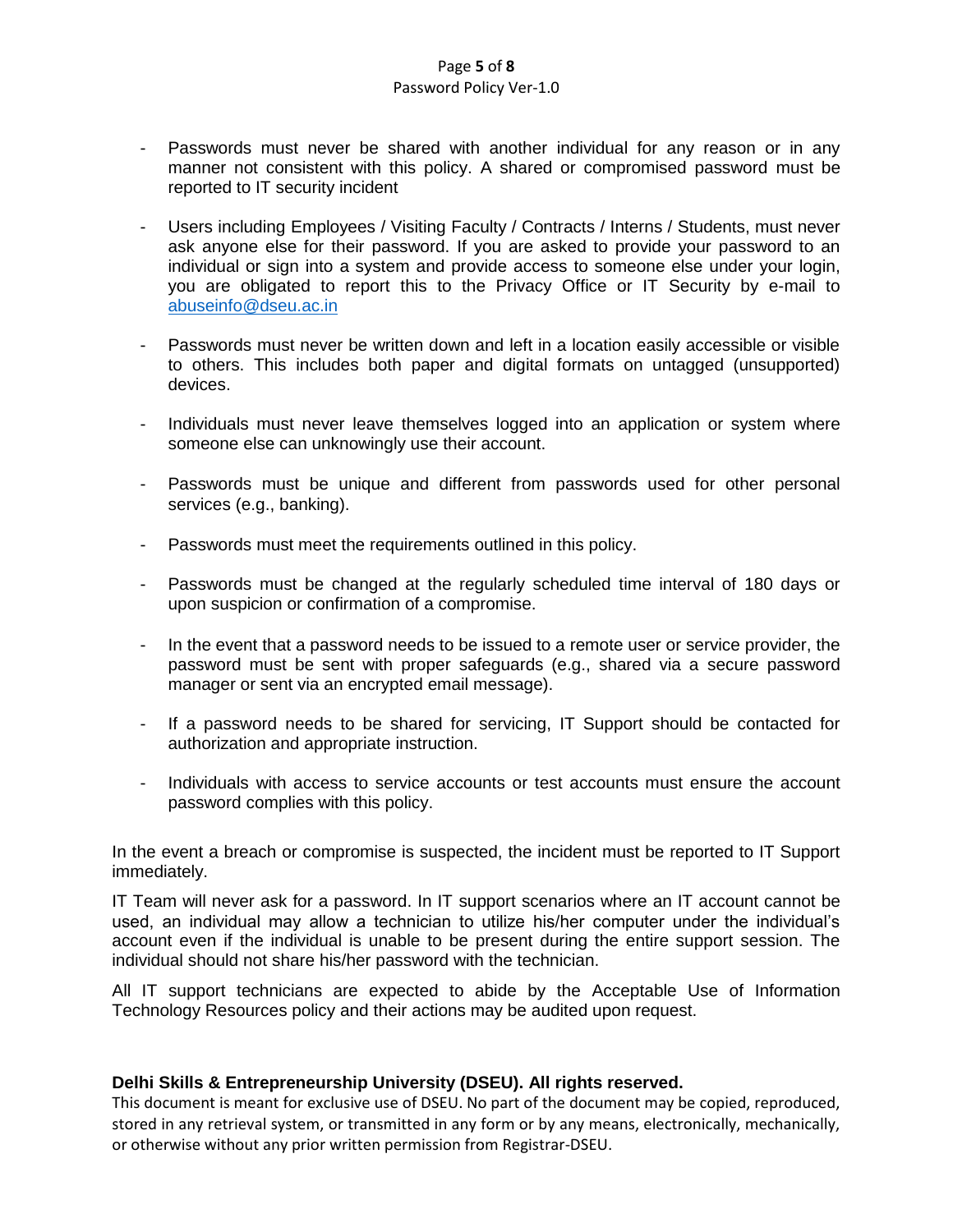## Page **6** of **8**

#### Password Policy Ver-1.0

In the event of a hardware malfunction and the device needs to be repaired by a third-party, the device hard drive should be backed up to a secure storage device and wiped securely prior to being handed over to an external technician. IT Support can assist with a secure backup and the drive erasure and other exceptional circumstances. Passwords should not be shared with an external technician.

Computing accounts shall be protected by strong passwords. Account holders and system administrators shall protect the security of those passwords by managing passwords in a responsible fashion. System developers shall develop systems that store or transmit password data responsibly and that use secure authentication and authorization methods to control access to accounts.

## **4. POLICY DETAILS**

#### **4.1. GENERAL INFORMATION**

## **Under no circumstances should a user divulge their password to another person.**

- 1. All system-level passwords (e.g., root, enable, admin, application administration accounts, etc.) must be changed on at least a semi-annual basis.
- 2. All production system-level passwords must be part of the IT Services administered global password management database.
- 3. All user-level passwords (e.g., email, web, desktop computer, etc.) must
	- 1. Maximum password age of 180 days
	- 2. Exhibit complexity by
		- 1. Not contain all or part of the user's account name
		- 2. Contain characters from all of the following four categories:
			- 1. Uppercase characters (A through Z)
			- 2. Lowercase characters (a through z)
			- 3. Base 10 digits (0 through 9)
			- 4. Non-alphabetic characters (for example, !, \$, #, %)
		- 3. Maintain a password history of 5 passwords and not allow reuse
		- 4. Must be a minimum of 8 characters
		- 5. Be locked out if more than 3 unsuccessful attempted logons
		- 6. Username and password combinations must not be inserted into email messages or other forms of electronic communication unless the message is encrypted.
		- 7. All temporary passwords must be changed at first login.
		- 8. If an account or password is suspected to have been compromised, report the incident to IT Services and immediately change all of the associated passwords.
		- 9. Accounts created for use on external online resources must not use the same password for University authentication.
		- 10. Passwords must not be something that can easily by guessed (avoid using your name, children or a pet's name, car registration number, football team, date of birth, calling name etc).

## **Delhi Skills & Entrepreneurship University (DSEU). All rights reserved.**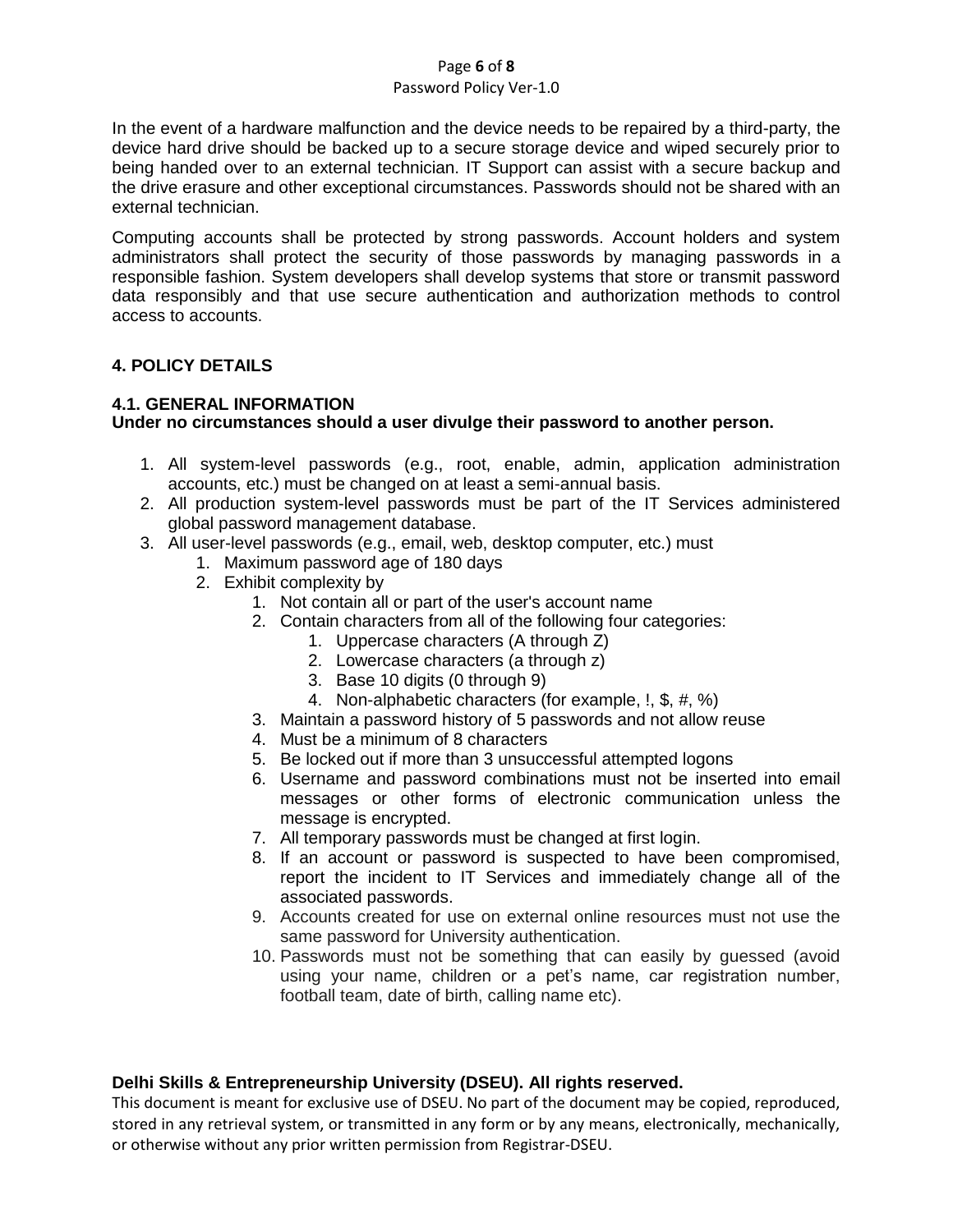#### Page **7** of **8** Password Policy Ver-1.0

# **4.2 CHANGING PASSWORD**

Passwords must be changed regularly to mitigate the long term exploitation of any disclosed or discovered passwords. It is recommended those passwords are changed every 180 days.

## **4.3 PASSWORD USE**

Passwords are the mechanism used to protect the security of University systems and must be protected.

- Passwords must be kept secret.
- Passwords must not be written in a form that others could identify.
- Passwords must not be stored electronically in a non-encrypted format.
- Passwords must never be shared with others.
- Care should be taken to prevent anyone from watching you type your password.

# **4.4 ACCOUNT LOCKOUT**

In order to limit attempts at guessing passwords or compromising accounts, an account lockout policy will be in effect for all systems. Account lockout thresholds and durations vary based on the type of user, as defined below.

- Accounts will lockout after six (3) invalid password attempts in fifteen (15) minutes.
- Accounts will remain locked for a duration of thirty (30) minutes, unless the IT Support is contacted and the user's identity is verified in order for the account to be unlocked sooner.

# **4.5. ADHERENCE WITH CENTRAL, STATE, LOCAL, CYBER AND APPLICABLE INTERNATIONAL LAWS**

As a member of the DSEU community, you are expected to uphold local ordinances and central, state, cyber and applicable international laws. DSEU's guidelines related to use of technologies derived from this concern, including laws regarding license, copyright and the protection of intellectual property.

As a user of DSEU's computing and network resources you must:

- Abide by all Indian Central, State, Local, Cyber Law and applicable International Laws.
- Abide by all applicable copyright laws and licenses & protect the related passwords.
- DSEU has entered into legal agreements or contracts for many of our software and network resources which require each individual using them to comply with those agreements.

## **Delhi Skills & Entrepreneurship University (DSEU). All rights reserved.**